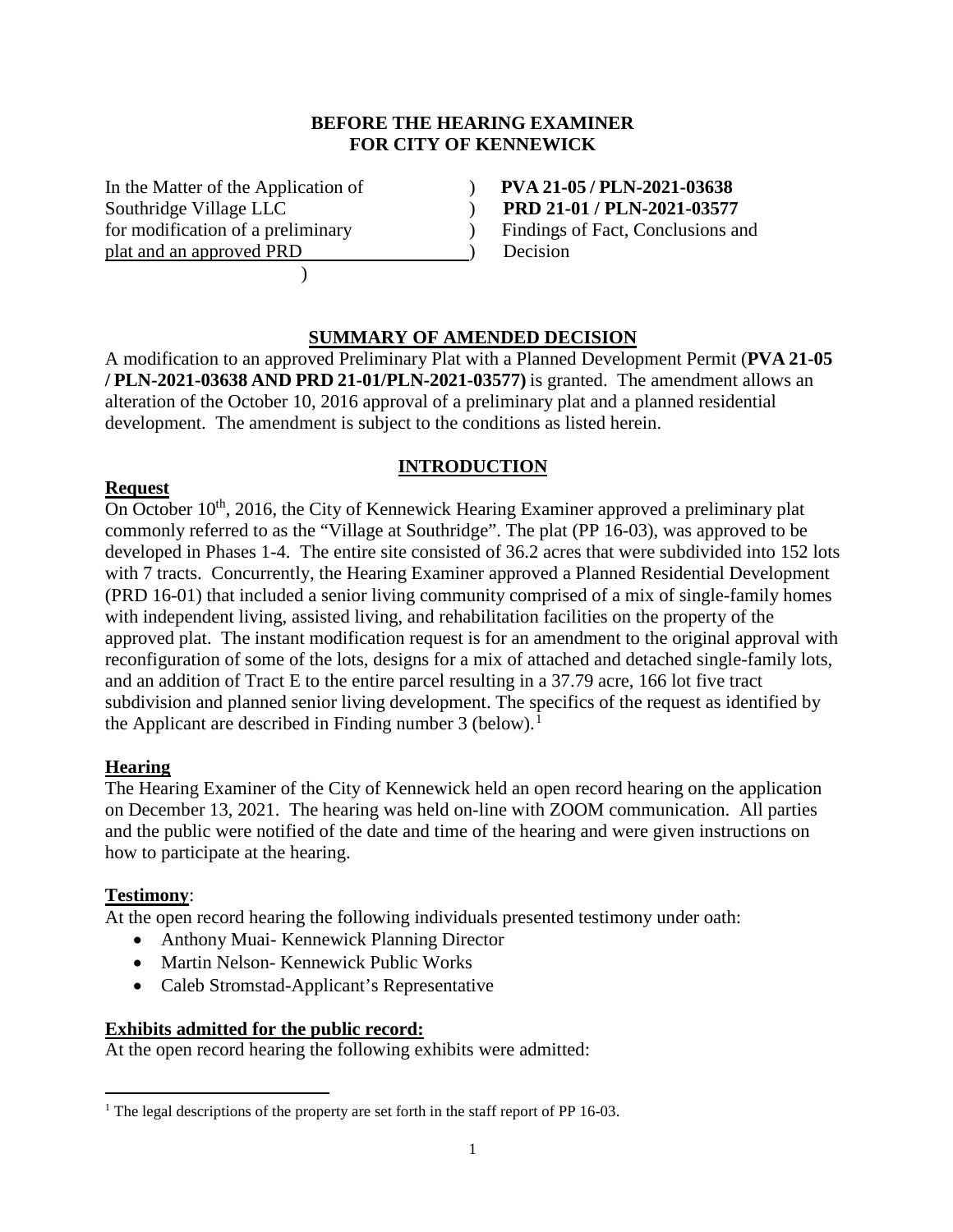*Findings, Conclusions, and Decision Hearing Examiner FILE NO. PVA 21-05/PLN-2021-03638 PRD 21-01/PLN-2021/03577*

- 1. Staff Report
- 2. Application
- 3. Summary of Proposed Changes
- 4. Notice of Application/Mailing List
- 5. Vicinity Map
- 6. Preliminary Plat Alteration Plans
- 7. Environmental Determination
- 8. Original Hearing Examiner Decision (October 10, 2016)
- 9. Plat Map PP 16-03
- 10. BCAA Comment Letter
- 11. KID Comment Letter
- 12. WSDOT Comment Letter
- 13. SHPO Comment Letter
- 14. Kennewick Parks Dept Memo
- 15. Public Works Memorandum (December 9, 2021)
	- 15-a. Public Works Memorandum (December 14, 2021)

15-b. (exhibit number was reserved for response to Exhibit 15, 2021 memo, but none was submitted)

- 16. Minor Preliminary Plat Amendment to the Village at Southridge Preliminary Plat (PP 16-03) and Village at Southridge Planned Residential Development (PRD 16- 01 (2018)
- 17. Park fee memo (December 16, 2021). [2](#page-1-0)
	- 18. Power Point Hardcopy

Upon consideration of the testimony and exhibits submitted at the open record hearing, the Hearing Examiner enters the following Findings and Conclusion

### **FINDINGS OF FACT**

- 1. On October 10<sup>th</sup>, 2016, the City of Kennewick Hearing Examiner approved a preliminary plat commonly referred to as the "Village at Southridge". The Preliminary Plat for the Village at Southridge, PP 16-03, was approved to be developed in Phases 1-4. The entire site was 36.2 acres that were to subdivided into 152 lots with 7 tracts. Concurrently, the Hearing Examiner approved a Planned Residential Development (PRD 16-01) for the subdivision that included a senior living community that was comprised of comprised of a mix of single-family homes with independent living, assisted living, and rehabilitation facilities. *Testimony of Mr. Muai; Exhibit 8*
- 2. On November 2<sup>nd</sup>, 2018, the City of Kennewick Planning Department issued a Minor Preliminary Plat Amendment to the Village at Southridge Preliminary Plat (PP 16-03) and Village at Southridge Planned Residential Development (PRD 16- 01 (2018). The Amendment allowed altering the street layout and provided a connection to S. Nelson Street and relocating some open space was approved. *Exhibit 16*

<span id="page-1-0"></span><sup>&</sup>lt;sup>2</sup> Requested by the Hearing Examiner at the pubic hearing. The Applicant was given an opportunity to respond to written exhibit but did not do so.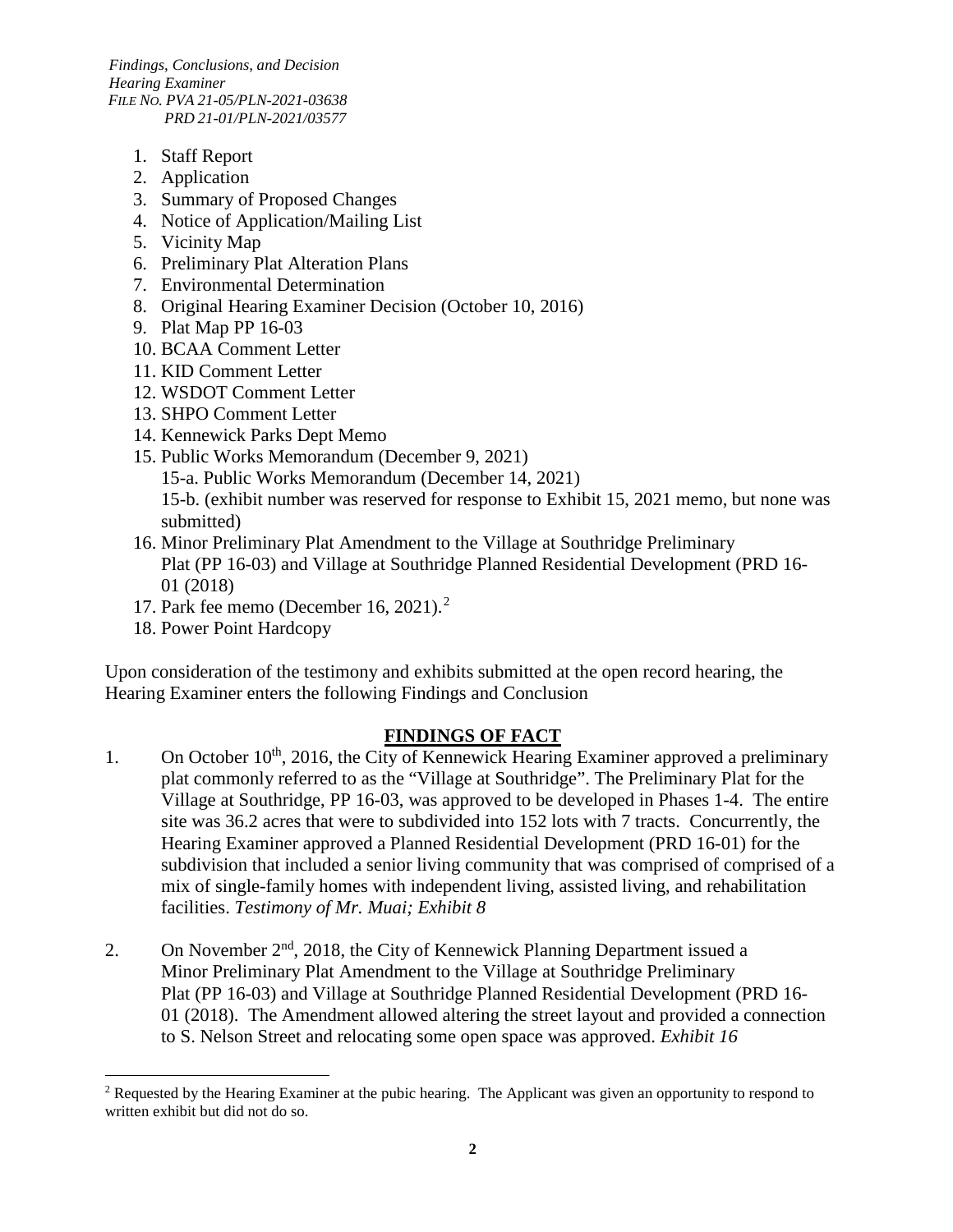- 3. On October 11th, 2021, Mr. Randy Mendenhall, on behalf of the Applicant, requested a plat alteration, which would add Tract E to preliminary plat approval.[3](#page-2-0) *Exhibit 2.* The Applicant provided the following verbatim list that included the proposed change*s:*
	- Lots were re-numbered to become easier to follow.
	- The addition of 3.29 acres as "Proposed Tract E".
	- Former Tracts E, F, G and H of PP 16-03/PLN-2016-01360 have been: converted to both attached and detached single family residential lots.
	- What was once designated as Tract F became two (2) detached single family residential lots.
	- What was designated as Tract E became approximately three detached single family residential lots.
	- What was once designated as Tract H became approximately three detached single family residential lots.

### *Exhibit 3*

- 4. The site has a Comprehensive Plan Land Use Designation of Medium Density Residential and is zoned Residential. The City of Kennewick annexed the site and zoned it Residential, Medium (RM) in April 2006, pursuant to Ordinance 5142. This zoning designation was retained by City Council in December 2011 as part of the Southridge Sub-area Comprehensive Plan Amendment (Ord. 5385). *Exhibit 1, Staff Report, pg. 3*
- 5. Pursuant to the Washington State Environmental Policy Act (SEPA) (*RCW 43.21C*)) the City was designated as the lead agency for review of environmental impacts resulting from the proposed development. On May 16, 2016, the City issued a Mitigated Determination of Nonsignificance (MDNS) for the proposed project on the subject property. *Exhibit, 8 Finding No. 8* An updated SEPA Checklist was submitted by the Applicant and determined complete on October 14, 2021. The revised checklist considered the additional lands now included in the proposed preliminary plat that were not previously evaluated in 2016. A revised Determination of Non-Significance was issued November 1, 2021. *Exhibit 1, pg. 3; Exhibit 7*
- 6. As established in the Kennewick Table of Residential Development Standards (*KMC 18.12.010 A.2*), development in an RM zoning district must have a minimum lot size of 4,000 square feet, with 1,800 square feet being required for a townhouse/duplex. The development, including the new lots created with the requested alteration, will have residential lots that range from a minimum size of 3,624 square feet (townhouse/duplex) to a maximum residential lot area of 18,475 square feet. The overall lot average of the entire subdivision will be 6,342 square feet*.* The preliminary plat as proposed meets the Residential Development Standards contained in KMC 18.12.010(A.2), and is subject to the Residential Design Standards, Single-Family. *Exhibit 1, Staff Report, Pg. 4*

<span id="page-2-0"></span><sup>&</sup>lt;sup>3</sup> According to Mr. Mendenhall's request the plat is Benton County Auditor File 2021-042016 (Survey #5584).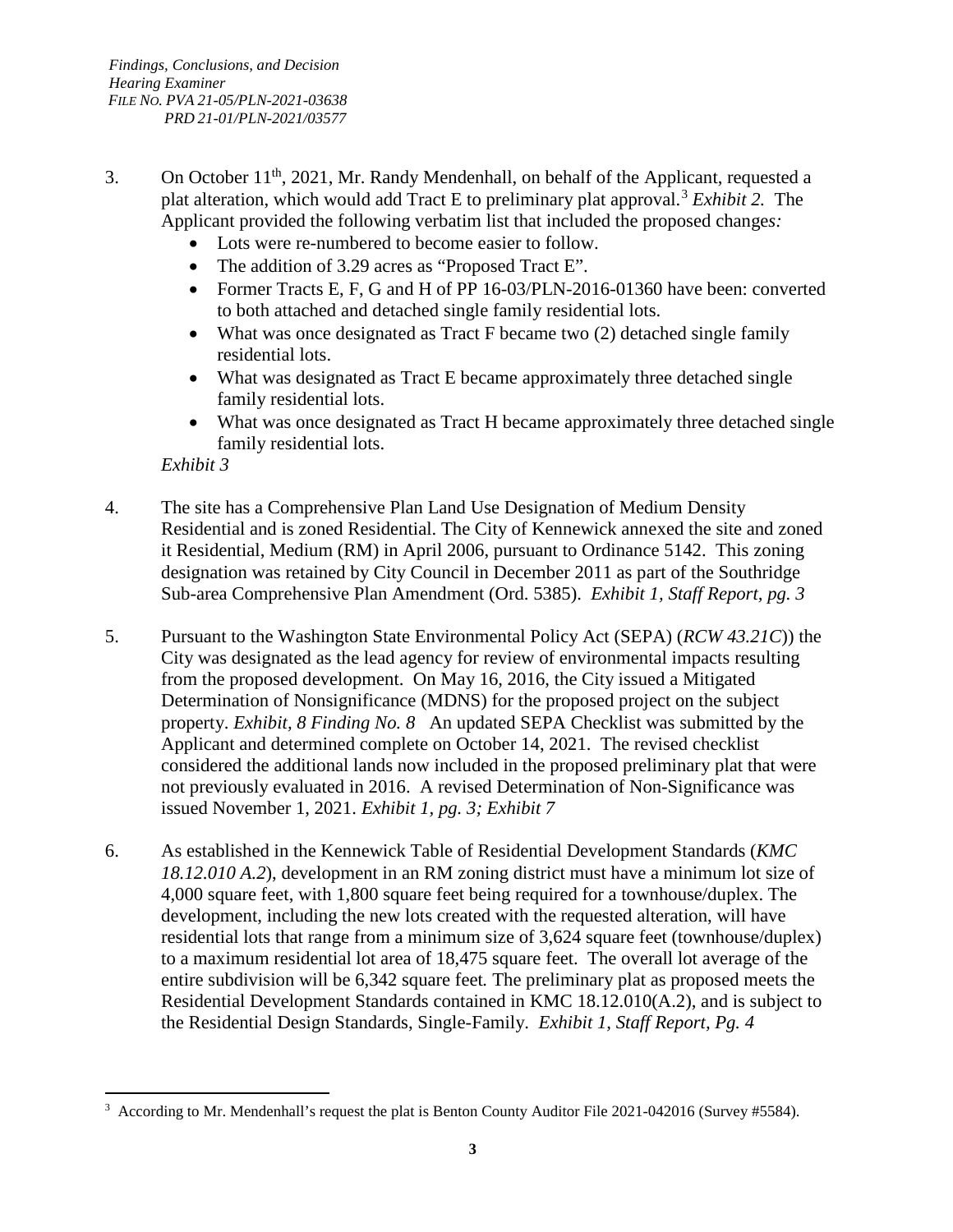- 7. The Traffic Engineering Division submitted no comments relating to the proposed Preliminary Plat and Planned Residential Development alterations. A condition of approval for the instant alteration request will be that all conditions as set forth in the October 11, 2016 approval of PP 16-03 and PRD 16-01 specific to traffic remain in effect. *Exhibit 1, Staff Report, pg. 4.*
- 8. Proposed public roads, water services and sewer services must be constructed to applicable City of Kennewick Standard Specifications and Drawings. The Public Works Engineering Division submitted no comments on the proposed alterations. The Traffic Engineering Division also submitted no comments relating to the proposed Preliminary Plat and Planned Residential Development alterations. A condition of approval for the instant alteration request will be that all conditions as set forth in the October 11, 2016 approval of PP 16-03 and PRD 16-01 specific to streets and utilities remain in effect. *Exhibit 1, Staff Report, pg. 4.*
- 9. Storm water design and all of the construction and post construction must satisfy the requirements of KMC Section 14.28.045 and COK Standard Specification 5-8. Civil Plans for the amended plat were submitted for review on December 6, 2021. They depicted new and unexpected elements of the water and stormwater systems. Apparently, the unexpected elements were the result of drainage issues of other developments in the area that had impacts to the Applicant's development. During the presentation of the testimony on this issue, the Hearing Examiner requested the City and the Applicant submit a posthearing statement relating to the water and stormwater systems that will support the amended plat.
- 10. In a post-hearing memo submitted by the Applicant, it was stated:

Based on the changes to the utility routing in the adjacent development to the north and the intent of the Village at Southridge development, Public Works recommends the following be added as a condition of approval for the final plat:

- 1. Provide a revised water comprehensive plan for review and approval by the Public Works Department. Include the Zone 5 water system connection to the west of the site by way of a tract, consistent with the intent of the 2016 Hydraulic Analysis for the Village at Southridge.
- 2. Provide a revised comprehensive storm system, calculations, and any agreements, easements and tracts for review and approval by Public Works Department. This system must be able to convey and dispose of the stormwater from Phase 4 of the Village at Southridge to and through the Apple Valley subdivision storm system.

### *Exhibit 15*

The Applicant did not submit any comment or the Public Works Memo.

11. There have been no changes in the availability and the capacity of schools serving the site. A condition of approval for the instant alteration request will be that all conditions specific to schools, and safe access as set forth in the October 11, 2016 approval of PP 16-03 and PRD 16-0, remain in effect. *Exhibit 1, Staff Report, pg. 5.*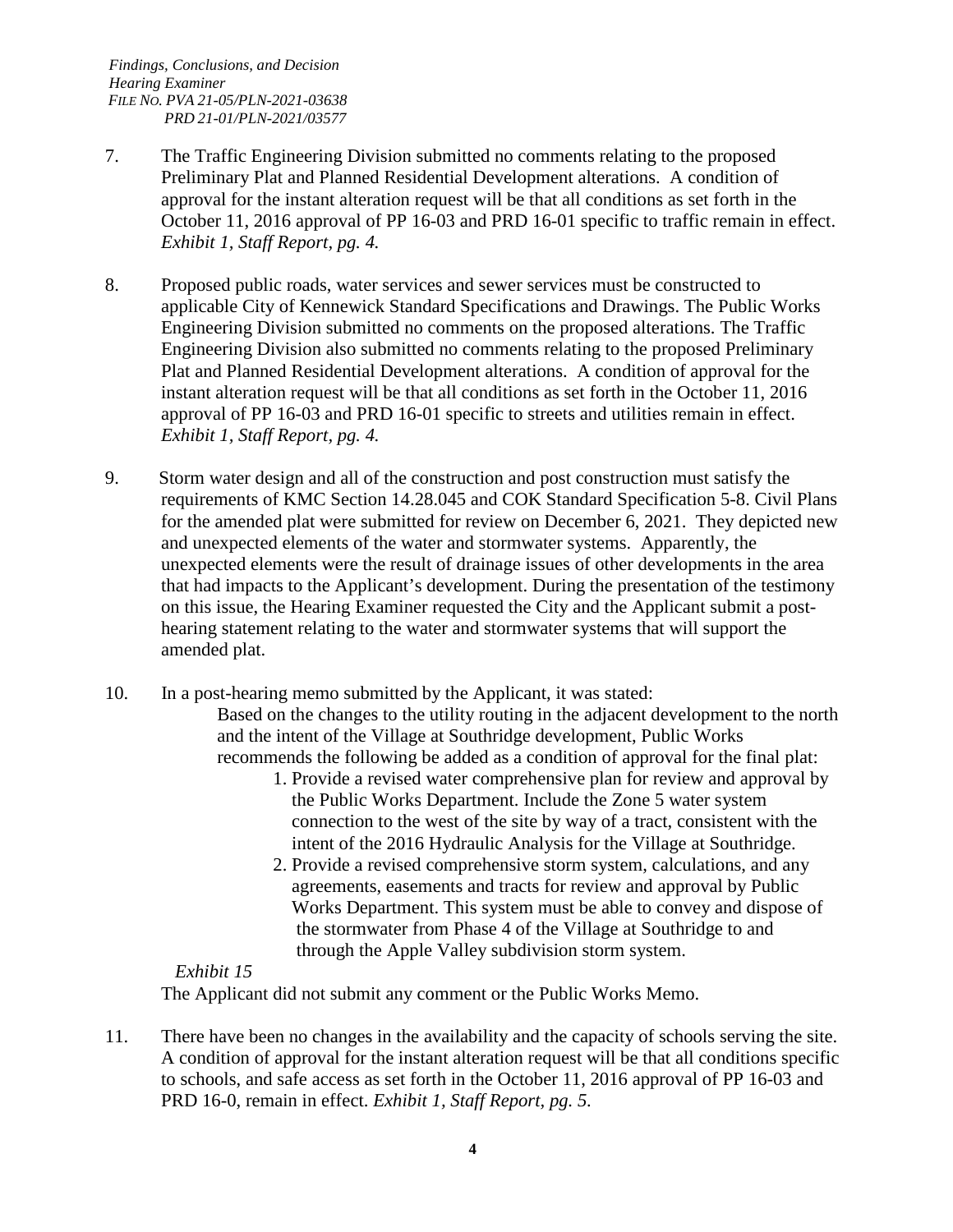- 12. Mitigation measures were identified in a critical area report supplement letter dated October 2015 at the time of the original plat approval. As part of the modification request approval, staff recommended all conditions relative to the original plat PP 16-03 and PRD 16-01 applications specific to critical areas remain in effect. *Exhibit 1, Staff Report, pg. 5.*
- 13. The proposed Preliminary Plat Amendment and Planned Residential Development is consistent with the existing mix of residential neighborhoods within the area and is congruous with the existing uses on the adjacent properties. Development of the site is subject to the Residential Design Standards. *Exhibit 1, Staff Report, pg. 5.*
- 14. The alteration will result in an increase of buildable lots. The additional lots, and the remaining lots identified in the plat map for the original plat approval, are subject to park fees that are different from the original park fees. *Testimony of Mr. Muai.* Pursuant to Ordinance 5736, the Park Impact Fee for Service Area 1, of which the subject property is part of, is \$977 per Single-Family Unit. Exhibit.<sup>[4](#page-4-0)</sup> *Exhibit 1, Staff Report, pgs. 4-5; Exhibit 17*
- 15. The alteration and amendment satisfy requirements of KMC *17.10.110*: Procedure for Approved Preliminary Plat Alteration**.** The alteration does not decrease the aggregate Area of open space within the proposed subdivision*;* it does not increase the number of lots within the subdivision; and no access points identified on the preliminary plat have been reduced, increased or significantly altered. In addition, the alteration will not result or cause the subdivision to be inconsistent with the Findings, Conclusions and Decision of the Hearing Examiner, October 11, 2016. *Exhibit 8.* However, because the alteration does not satisfy all of the language of *KMC 17.20.010(3)(b)* request is considered a major alteration. *Testimony of Mr. Muai*
- 16. Included in the original approval of PP16-03 and PRD 16-01 were Findings of Fact that set forth the appropriate provisions and requirements for the approved development. Provisions were made for the public health, safety, and general welfare. In addition, open

<span id="page-4-0"></span> <sup>4</sup> In a post-hearing memo that was requested by the Hearing Examiner, the Planning Department submitted the following:

In the staff report on pages 4 & 5 it states: "Pursuant to Ordinance 5736, the Park Impact Fee for Service Area 1 is \$977 per Single-Family Unit, for a total of \$162,182." The Park Impact Fee of Service Area 1 is \$977 per single-family unit, however the total of \$162,182 is incorrect. That number was based on the total number of lots contained in the Village at Southridge subdivision, however the majority of the subdivision has already been built and Park Impact Fees have been assessed with each building permit that has been issued.

The Department stated that the total figure will be less than as quoted. The City stated that "The City will continue to assess a Park Impact Fee for homes built in the Village at Southridge subdivision when a building permit is applied for and issued consistent with applicable City of Kennewick code and Washington State law." *See Exhibit 17*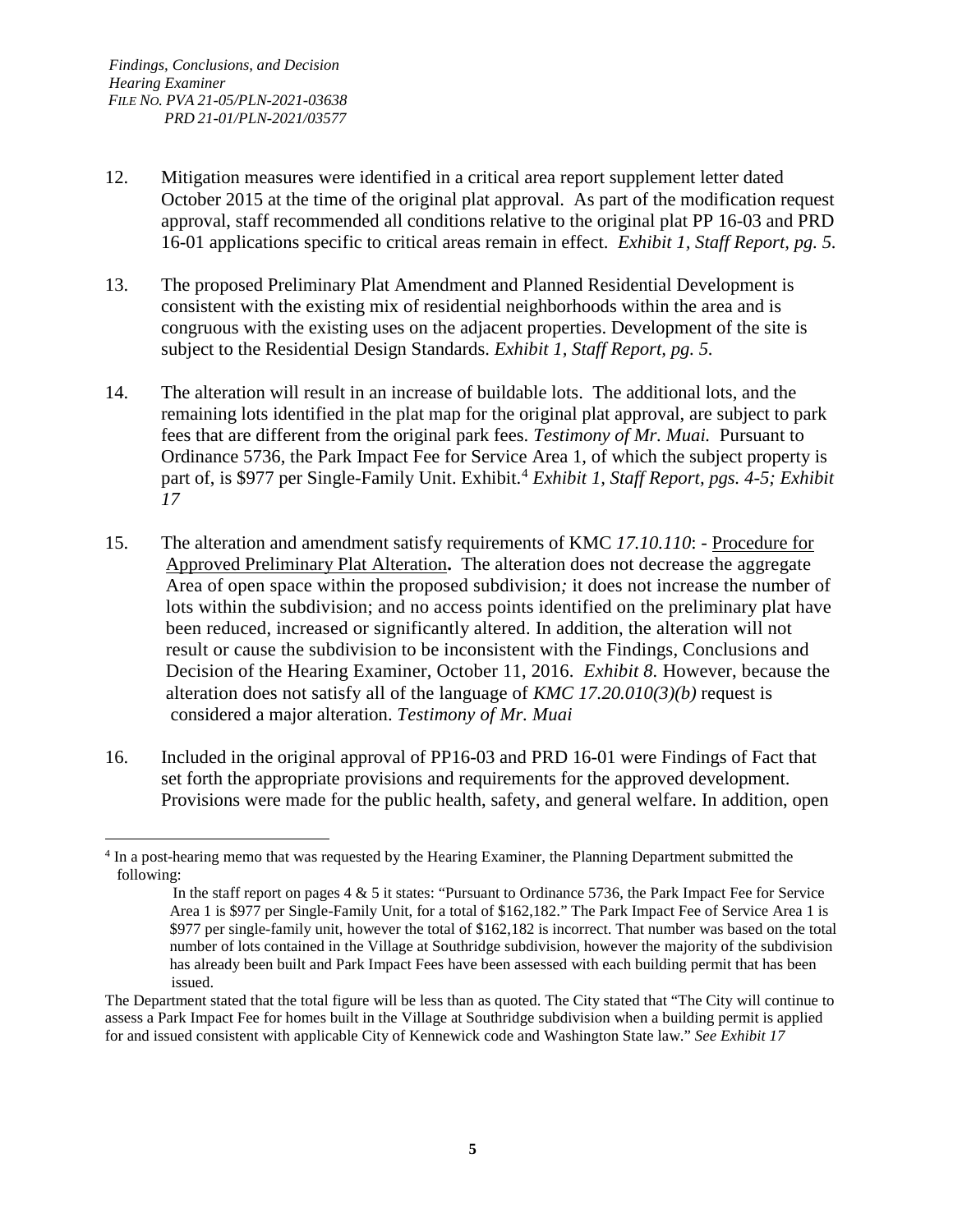spaces, drainage ways, streets or roads, alleys, public sidewalks, utility easements and other public ways, transit stops, potable water supplies, sanitary wastes, parks and recreation areas, playgrounds, schools and school grounds and the pedestrian safety of students were considered at that review. The Findings were based on the testimony and evidence submitted at the public hearing for that decision. A review of those provisions has been made by the Kennewick Planning Department and it has been determined that the appropriate provisions required by the original approval will still be provided as necessary for future phased subdivisions of the amended PRD. These same standards were reviewed and determined to be appropriate for the alterations to the approved development. *Testimony of Mr. Muai; Exhibit 1 Staff Report;* 

17. In the original approval of PP16-03 and PRD 16-01 a review was made of the proposal with the Goals and Policies of the Kennewick Comprehensive Plan. Additional Goals and Policies were considered in previous amendments and alterations reviews. The instant request does not change or diminish any of these Findings. *Testimony of Mr. Muai; Exhibit 1 Staff Report;* 

## **CONCLUSIONS**

## *Jurisdiction:*

The Kennewick Hearing Examiner is granted jurisdiction to hear and decide preliminary plat applications pursuant to KMC 4.02.080 (1)(b) ii.

## *Criteria for Review:*

The Hearing Examiner may approve an application for a preliminary plat only if the requirements of KMC Chapter 17.10 are satisfied. Included in these requirements are:

## **KMC 17.10.080: Provisions for Public Health, Safety, and Welfare**

(1) The Hearing Examiner will inquire into the public use and interest proposed to be served by the establishment of the subdivision and dedication. All plats will be reviewed to determine their conformance with the Comprehensive Plan, comprehensive water plan, utilities plan, and Comprehensive Park and Recreation Plan, and anything else necessary to assist in determining if the plat should be approved. Appropriate provisions must be made for, but not limited to, the public health, safety, and general welfare, for open spaces, drainage ways, streets or roads, alleys, public sidewalks, utility easements and other public ways, transit stops, potable water supplies, sanitary wastes, parks and recreation areas, playgrounds, schools and school grounds, and shall consider all other relevant facts and other planning features that assure safe walking conditions for students who only walk to and from school. All relevant facts will be considered to determine whether the public interest will be served by the subdivision and dedication. If it is determined that the proposed plat makes such appropriate provisions, then the Hearing Examiner must approve the proposed plat. Dedication of land to any public body may be required as a condition of subdivision approval. The Hearing Examiner will not, as a condition to the approval of any plat, require a release from damages to be procured from other property owners.

## **KMC 17.10.100: - Application for Approved Preliminary Plat Alteration.**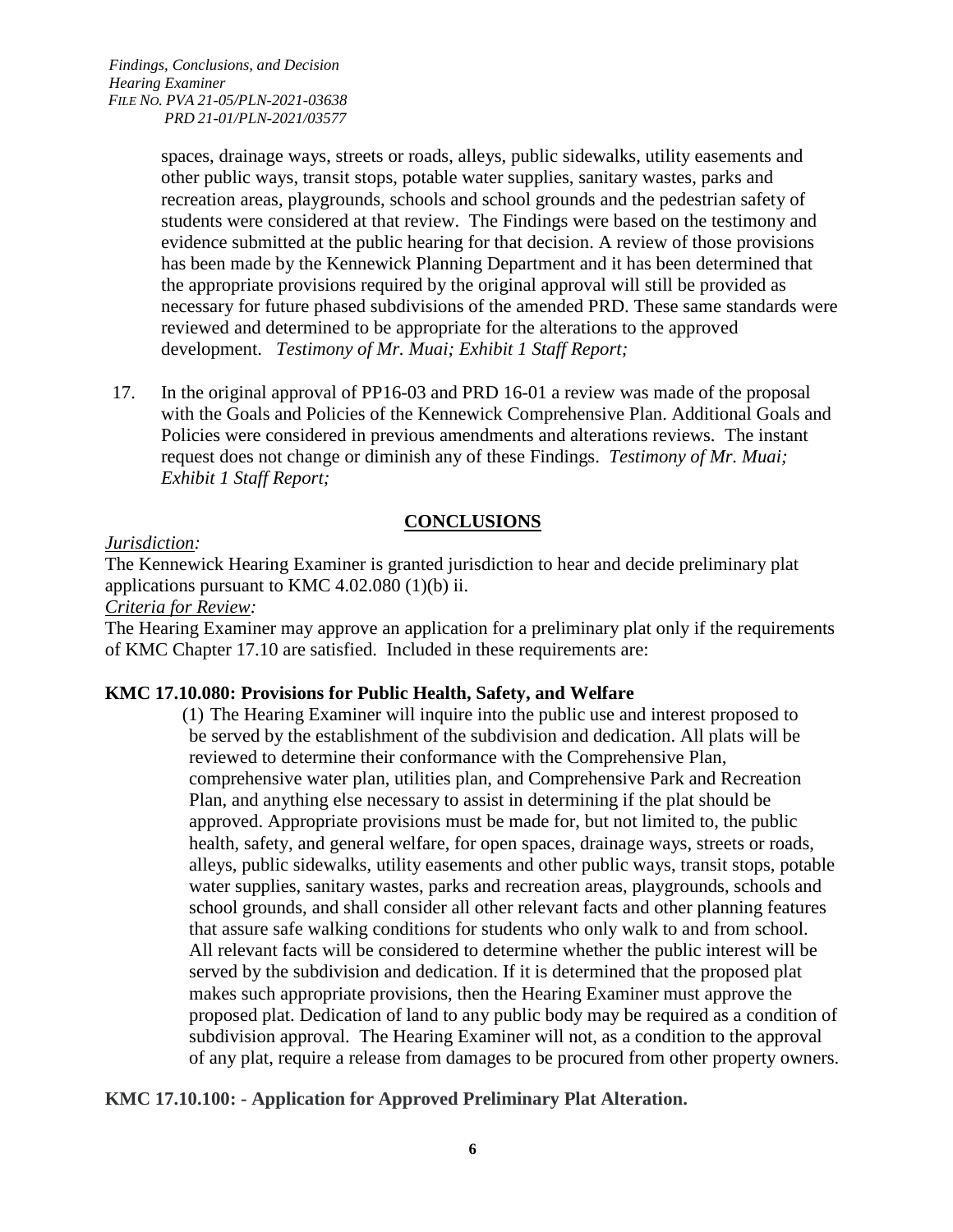(1) When any person desires the alteration of an approved preliminary plat, or portion thereof, an application must be filed with the City on a form supplied by it. The application must include the signatures of a majority of the owners of the lots, tracts, parcels, sites or divisions in the division or portion to be altered and include a list of all owners within the division.

(2) If the division is subject to restrictive covenants, which were filed at the time of the approval of the division and the alteration would result in the violation of a covenant, the application must be signed by all parties subject to the covenants.

#### **KMC 17.10.110: - Procedure for Approved Preliminary Plat Alteration.**

(1) Upon receipt of a completed application requesting an alteration of an approved preliminary plat, the City will notify all owners of the property within the division as provided in KMC 17.10.050. The Planning Director shall have the authority to determine whether a proposed alteration constitutes a minor or major alteration. The Planning Director shall have the authority to approve a minor alteration. The Planning Director shall determine an alteration is minor if the criteria listed in (a) through (f) below are met and issue a written decision on minor amendments that contain the following findings:

- (a) Does not decrease the aggregate area of open space within the proposed subdivision; and
- (b) Does not increase the number of lots within the subdivision beyond the number approved in the preliminary plat; and
- (c) Does not result in violation of adopted standards or regulations; and
- (d) Access points identified on the preliminary plat are not reduced, increased or significantly altered; and
- (e) Does not result or cause the subdivision to be inconsistent with the findings, conclusions or decision of Hearing Examiner; and
- (f) May be granted if there are no proposed changes to the Hearing Examiner's conditions of approval.

 The Planning Director may include conditions as part of an approval to ensure conformance with the above criteria.

 (2) A proposed alteration that does not meet the above criteria shall be considered a major alteration and shall be processed as a new and separate application. The Hearing Examiner will conduct a public hearing and determine the public use and interest in the proposed major alteration and may deny or approve the application. (3) If any land within the alteration is part of an assessment district, any outstanding assessments must be equitably divided and levied against the remaining lots, parcels or tracts, or be levied equitably on the lots resulting from the alteration.

 (4) If any land within the alteration contains a dedication to the general use of persons residing within the division, such land may be altered or divided equitably between the adjacent properties.

#### *Conclusions based on Findings*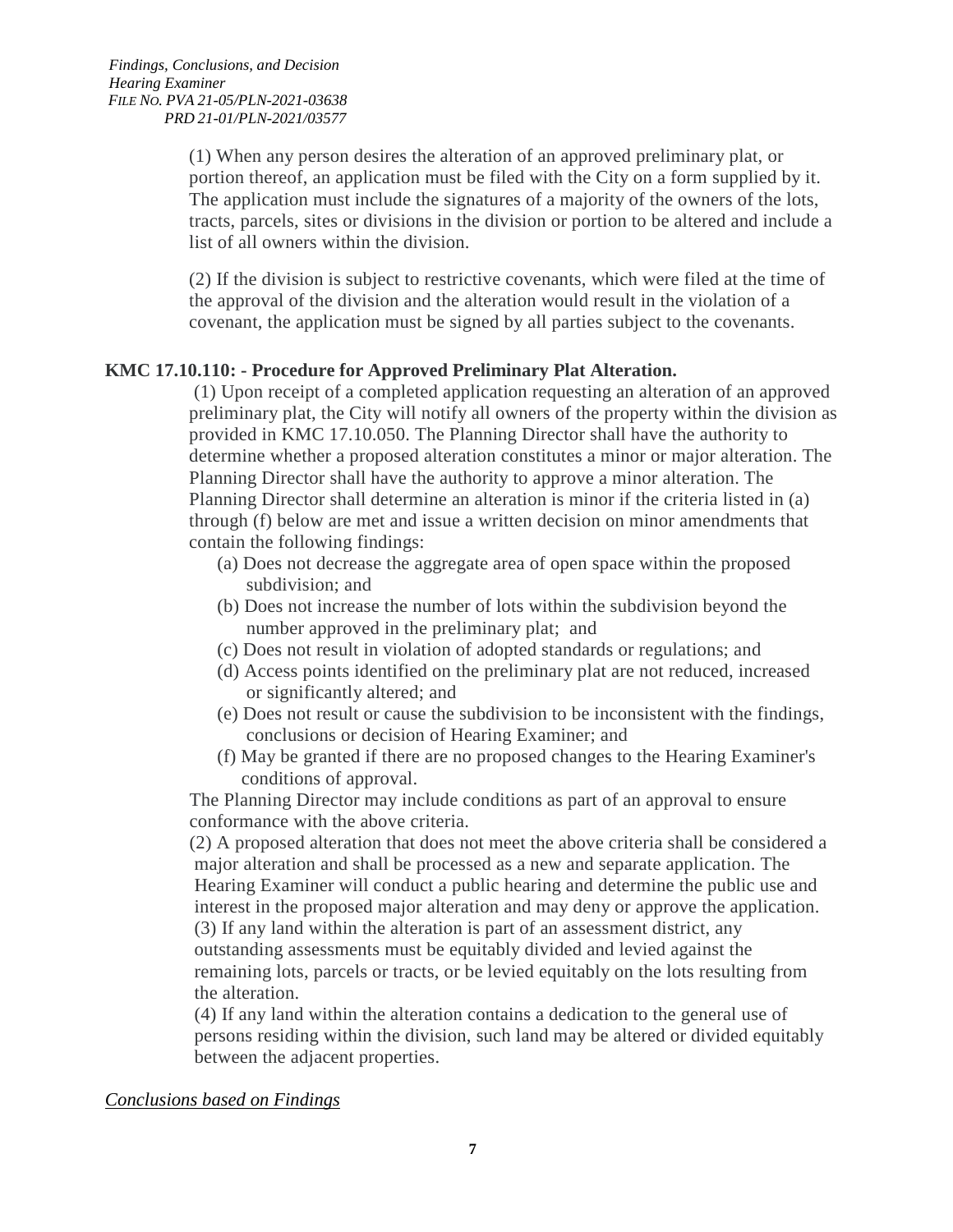- 1. On October 10, 2016, the City of Kennewick Hearing Examiner approved a preliminary plat commonly referred to as the Village at Southridge. The Preliminary Plat for the Village at Southridge, (PP 16-03), was approved to be developed in Phases 1-4. The entire site was 36.2 acres that were to subdivided into 152 lots with 7 tracts. Concurrently, the Hearing Examiner also approved a Planned Residential Development (PRD 16-01) for the subdivision that included a senior living community that was comprised of comprised of a mix of single-family homes with independent living, assisted living, and rehabilitation facilities. *Finding of Facts No. 1.* On October 11, 2021, Mr. Randy Mendenhall, on behalf of the Applicant, requested a plat alteration, which would add Tract E to preliminary plat approval.<sup>[5](#page-7-0)</sup>. The Applicant provided the following verbatim list that included the proposed change*s:*
	- Lots were re-numbered to become easier to follow.
	- The addition of 3.29 acres as "Proposed Tract E".
	- Former Tracts E, F, G and H of PP 16-03/PLN-2016-01360 have been: converted to both attached and detached single family residential lots.
	- What was once designated as Tract F became two (2) detached single family residential lots.
	- What was designated as Tract E became approximately three detached single family residential lots.
	- What was once designated as Tract H became approximately three detached single family residential lots.

*Finding of Facts No. 3*

- 2. The proposed alteration would involve change of development standards as set forth in KMC *17.20.010(3)(b).* The alteration does not decrease the aggregate area of open space within the proposed subdivision and no access points identified on the preliminary plat have been reduced, increased or significantly altered. The alteration will not result or cause the subdivision to be inconsistent with the Findings, Conclusions and Decision of the Hearing Examiner, October 11, 2016. *Findings Nos. 8-13.* However, because the alteration does not satisfy all of the language of *KMC 17.20.010(3)(b) the* request was considered a major alteration. *Finding of Fact No. 14*
- 3. With adherence to conditions as identified below the alteration will not be compatible with the zoning designation of the property, the Comprehensive Plan of the City, the codes and regulations of the City and the original plat, surrounding properties. and October 11, 2016 plat approval and the conditions set forth therein. *Findings 3-16*

## **DECISION**

Based on the testimony and evidence submitted at a public hearing, a modification to an approved Preliminary Plat with a Planned Development Permit A modification to **PVA 21-05 / PLN-2021- 03638 IS** granted. The amendment allows an alteration of the Oct. 11, 2016 approval of a preliminary plat and a planned residential development. The amendment is subject to the conditions as listed herein.

<span id="page-7-0"></span> $\frac{1}{5}$  $5$  According to Mr. Mendenhall's request the plat is Benton County Auditor File 2021-042016 (Survey #5584).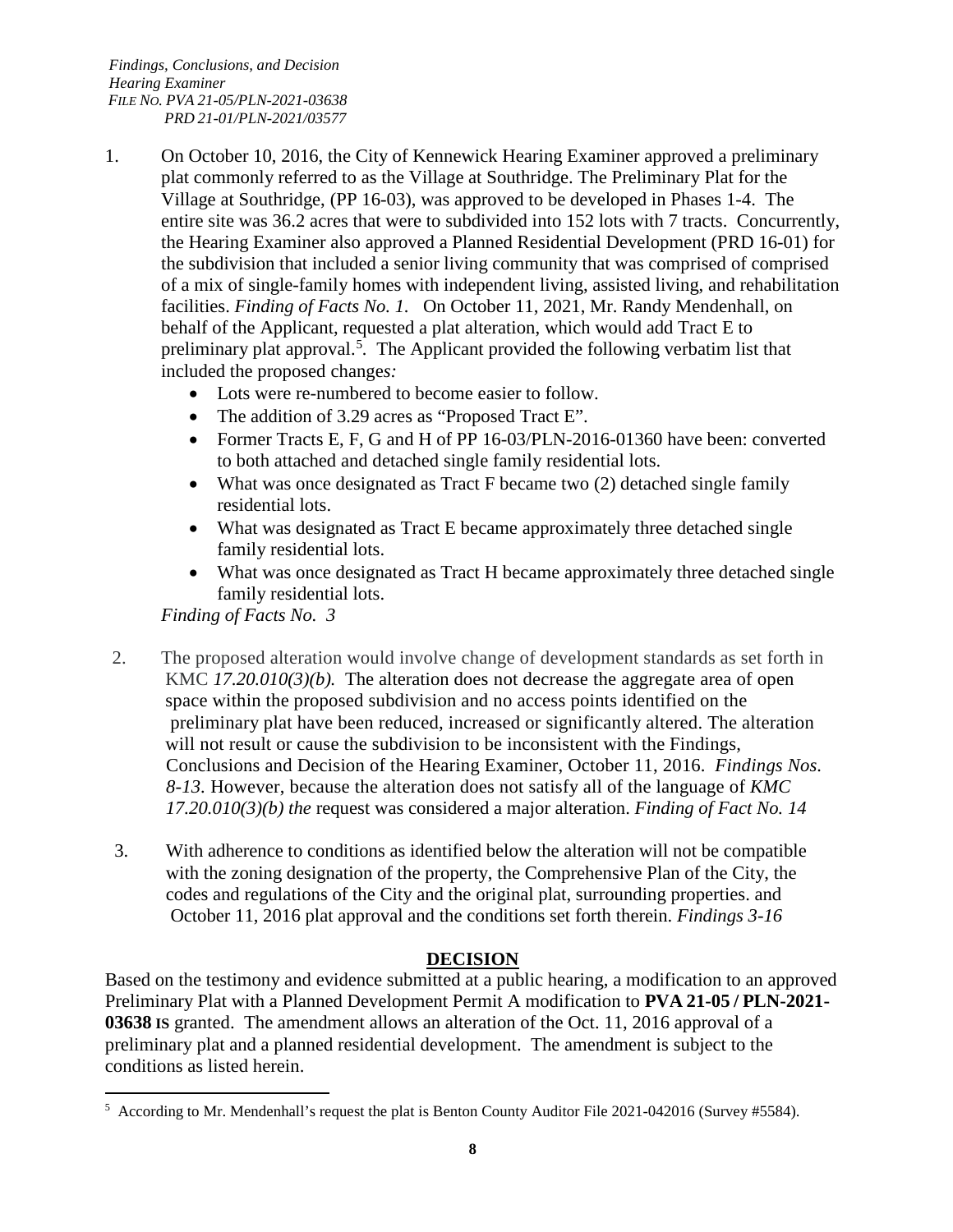Approval is granted subject to the following conditions:

- 1. The Applicant, or its successors, shall comply with City of Kennewick regulatory controls, policies and codes, including the Residential Design Standards – Single-Family Residential.
- 2. The Applicant, or its successors, shall comply with all conditions of the original Preliminary Plat and Planned Residential Development approvals, PP 16-03 and PRD 16- 01.
- 3. A landscape plan must be submitted for approval of all common areas, open spaces and rights-of-way not left in a natural state, listing the number, location, and species of trees, sizes of plant material, and ground cover prior to final plat approval. Street trees shall be placed at 40-foot intervals and within five feet of the back of sidewalk for curb tight sidewalks. The landscape plan shall be prepared by a licensed landscape architect or licensed landscape installer drawn to a legible scale.
- 4. The Applicant, or its successors, shall provide a bond or cash deposit for incomplete sidewalks and applicable landscaping prior to final plat approval. Trees for the individual residential lots shall be planted prior to receiving certificate of occupancy for each new home.
- 5. All fees required by the City shall be paid prior to approval of the final plat.
- 6. All development of the plat shall be in conformance and consistent with the plat drawing which was admitted as Exhibit 6.
- 7. The Building Department requires a geo-tech report stating the bearing capacity of the soil for each structure. The study can be either a mass report for all building sites submitted with the final plat or individual reports for each lot, required prior to the approval of the footing inspection, as they are built out.
- 8. The Applicant, or its successors, shall comply with the Benton Clean Air Agency comments as stated in Exhibit 10 of the administrative record.
- 9. The Applicant, or its successors, shall comply with the Kennewick Irrigation District comments in Exhibit 11 of the administrative record.
- 10. The Applicant, or its successors shall comply with the requirements as set forth in the WSDOT comment letter dated October 28, 2021 admitted as Exhibit 12 of the administrative hearing.
- 11. The Applicant, or its successors, shall provide an Inadvertent Discovery Plan consistent with the Department of Archaeology and Historic Preservation comments of October 29, 2021 as set forth in Exhibit 13 of the administrative record.
- 12. The Applicant, or its successors, shall provide dust control method(s), including but not limited to, hydro seeding for all areas of the site that are disturbed.
- 13. The Applicant and/or all of its successors must execute a written agreement to the satisfaction of the City Attorney, which will allow the City to establish enforceable arrangements for maintenance of any common areas, open spaces, private roads and